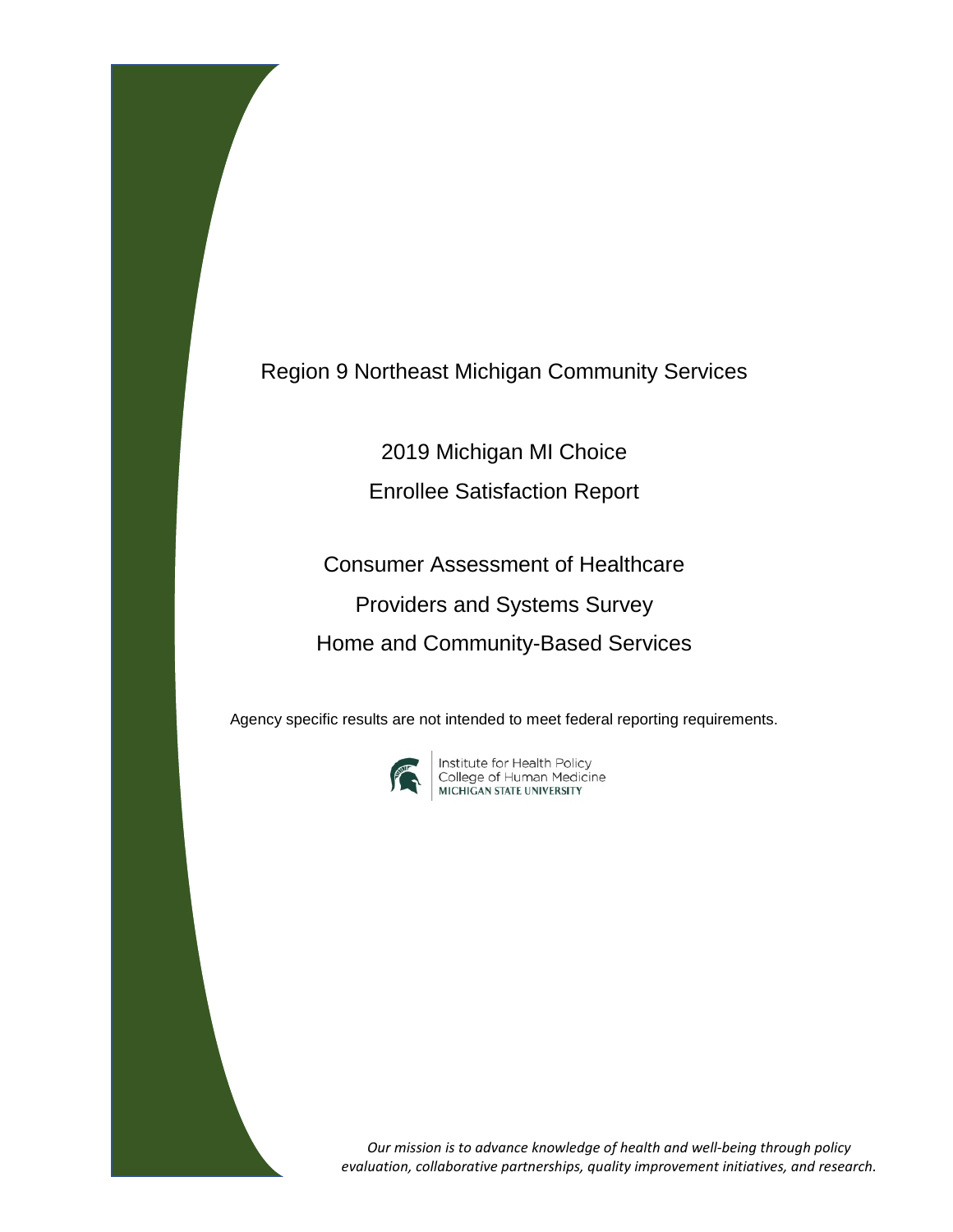

### **Introduction**

The goal of the MI Choice Enrollee Satisfaction Survey is to provide performance feedback that is actionable and that will aid in improving patient-centered service delivery. The CAHPS Home and Community-Based Services Survey was selected because (1) it is the most widely used survey with benchmarking and standardized questions for assessing patient experiences in the United States, (2) the survey tool and technical guidance is publicly available from the Agency for Healthcare Research and Quality, (3) the survey has a strong track record of rigorous scientific development and testing to ensure reliability and validity, and (4) the survey is commonly used as the federal reporting standard to the Centers for Medicaid and Medicaid Services.

## Methodology

There were 8,729 enrollees who met the following criteria for the sampling frame: (1) enrolled in the MI Choice program for at least three months between February and April 2019; (2) had at least one claim during that time period; (3) 18 years of age or older; and (4) did not participate in the 2018 MI Choice Enrollee Satisfaction Survey. A random number methodology per agency was then applied resulting in 3,417 enrollees being including in the telephone sample frame. The sampling frame for the Region 9 Northeast Michigan Community Services was 120 with 31 completed surveys.

Prior to the survey administration, a pre-notification letter was sent informing enrollees to anticipate a telephone call. Enrollees were assured that the survey was being sponsored by the State of Michigan and answers kept confidential by Michigan State University.

MI Choice enrollees completed the telephone survey from May to September 2019. The survey was considered viable for inclusion if the respondent answered three cognitive screening questions with valid responses: (1) Does someone come into your home to help you? (2) How do they help you? and (3) What do you call them?

Survey results were standardized to a 100-point scale with mean scores calculated in accordance with the Technical Assistance Guide for Analyzing Data from the CAHPS Home and Community-Based Services Survey. Less than five percent of the respondents opted to use the alternative responses where options are presented as "mostly yes" or "mostly no" instead of a more cognitively challenging Likert-type scale. The alternative responses were also converted to the standardized scale.

Statewide and agency specific calculations are provided within this report. Please note that agency results are informational only and not intended for federal reporting. Official reporting of CAHPS results requires 100 valid surveys per unit of analysis completed by an approved vender. Cells under five were either suppressed or excluded from presentation because of the instability of reporting small numbers.

## **Demographics**

Region 9 respondents were more likely to be white when compared to the survey's overall demographics profile (83.9% vs. 71.0%) as shown in Table 1.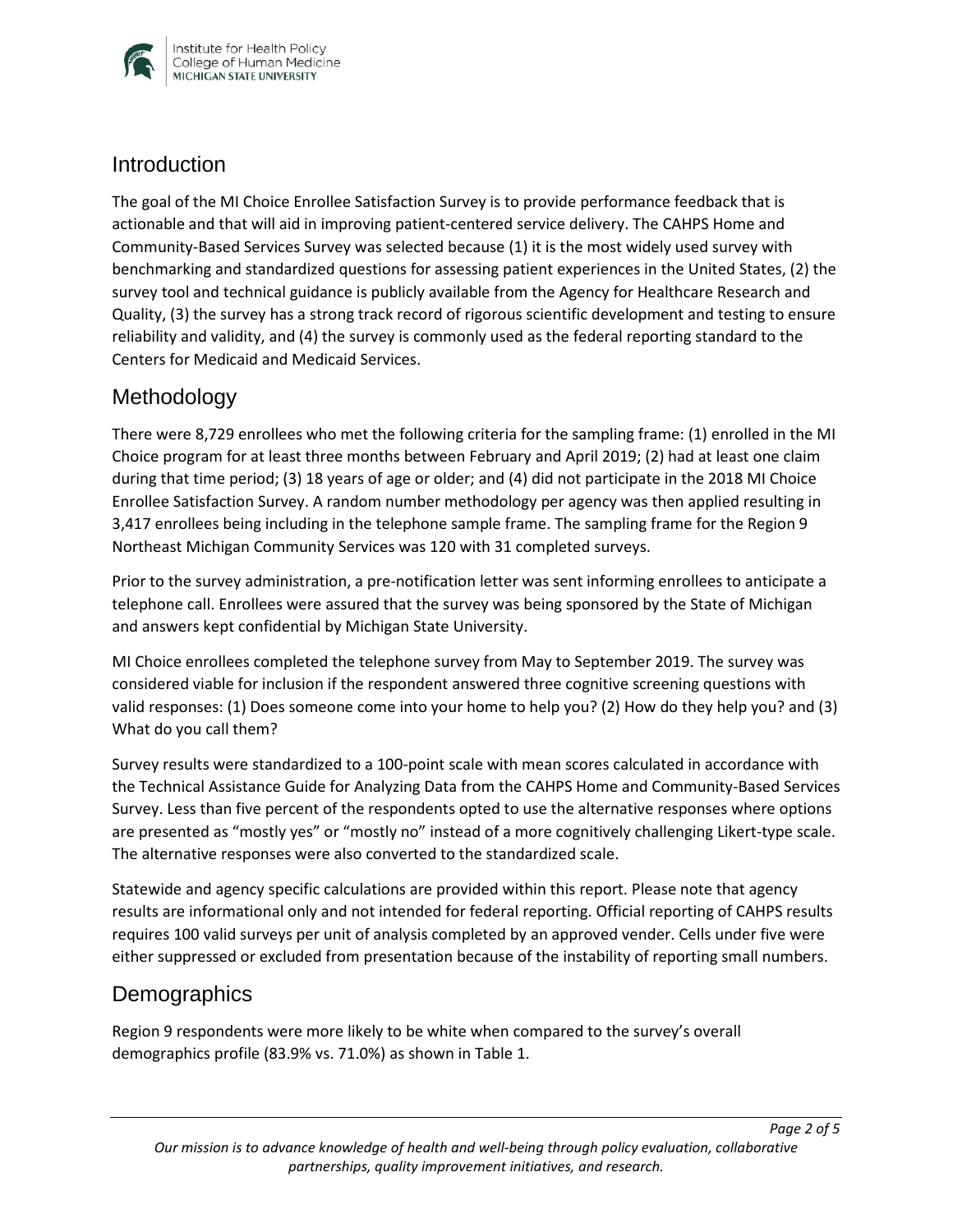

| <b>Demographics</b>    | <b>Response</b>      | <b>State</b> |     | <b>Region 9</b> |    |
|------------------------|----------------------|--------------|-----|-----------------|----|
|                        |                      | %            | #   | %               | #  |
| Age                    | 18-64 years old      | 40.3         | 242 | 41.9            | 13 |
|                        | 65+ years old        | 59.7         | 359 | 58.1            | 18 |
| Gender                 | Female               | 66.9         | 402 | 71.0            | 22 |
|                        | Male                 | 33.1         | 199 | 29.0            | 9  |
| <b>Education Level</b> | High School or Less  | 56.6         | 328 | 61.3            | 19 |
|                        | Some College or More | 43.4         | 252 | 38.7            | 12 |
| Race                   | White                | 71.0         | 427 | 83.9            | 26 |
|                        | <b>Black</b>         | 18.8         | 113 |                 | 0  |
|                        | Hispanic             | 3.0          | 18  |                 | 0  |
|                        | Other                | 5.2          | 31  | 9.7             | 3  |
|                        | Unknown              | 2.0          | 12  | 6.5             | 2  |
| <b>Mental Health</b>   | Scale from 1-100     | 59.5         | 595 | 61.3            | 31 |
| <b>Overall Health</b>  | Scale from 1-100     | 47.9         | 587 | 44.1            | 29 |

## **Table 1 Demographics**

*'s' indicated suppressed due to cell size less than 5.* 

#### **Results**

The CAHPS survey asks 46 questions which can be grouped into 11 domains of objective and actionable information for quality improvement. These domains address issues such as unmet need, physical safety, helpfulness of the case manager, the quality of the patient-caregiver relationship, and the respondent's feelings of self-determination. CAHPS domain results are presented in Table 2.

Region 9 scored within five-percentage points of the statewide average across all CAHPS domains.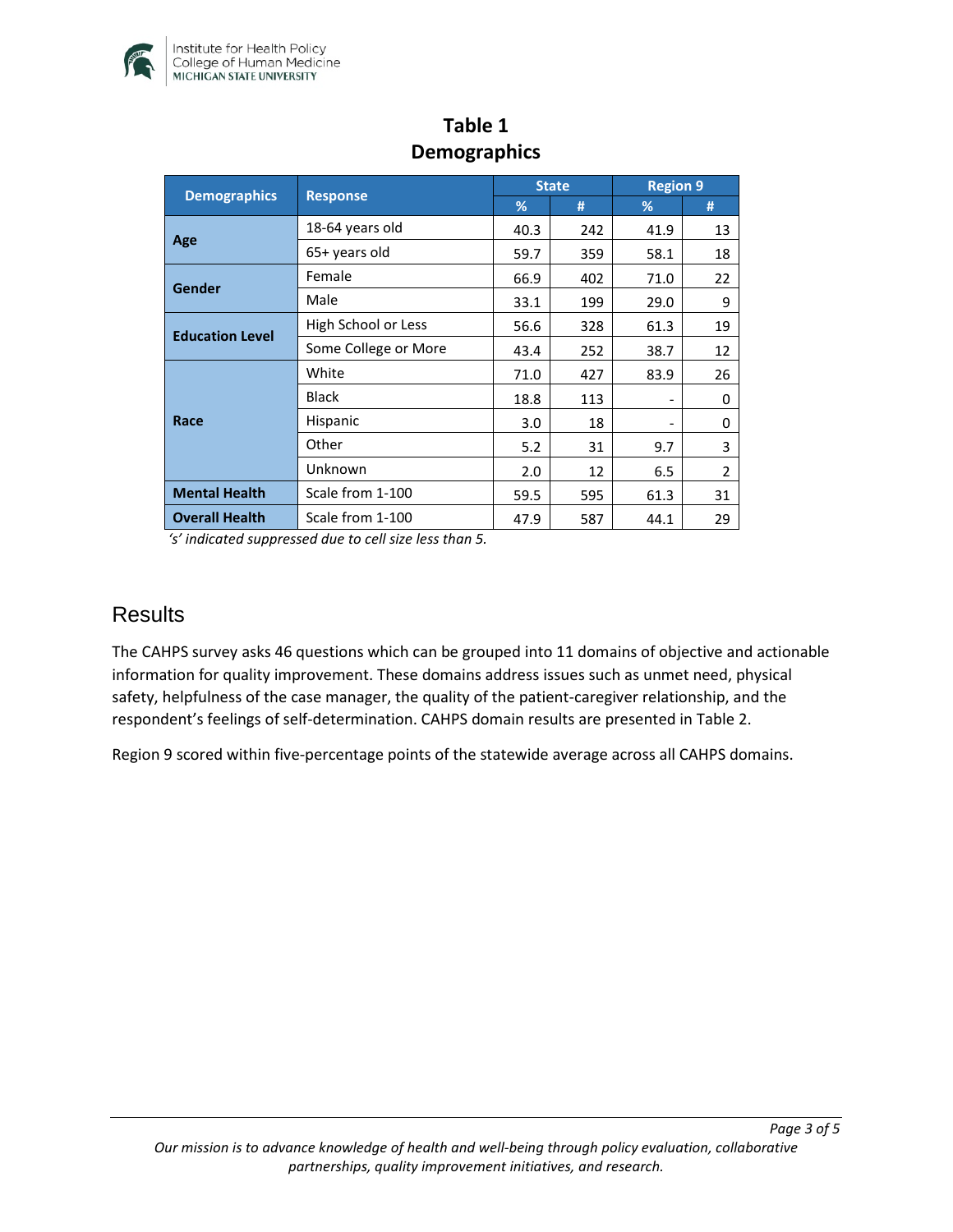

| <b>Category</b>                                                     | <b>Question</b>                                                                    |      | <b>Region 9</b><br><b>Percent</b><br>$n=31$ |
|---------------------------------------------------------------------|------------------------------------------------------------------------------------|------|---------------------------------------------|
| <b>Global Ratings</b><br><b>Measures</b>                            | <b>Category Score</b>                                                              |      | 95.9                                        |
|                                                                     | Global Rating of Personal Assistance and Behavioral Health Staff                   |      | 96.2                                        |
|                                                                     | <b>Global Rating of Case Manager</b>                                               |      | 95.6                                        |
| <b>Recommendation</b><br><b>Measures</b>                            | <b>Category Score</b>                                                              |      | 97.3                                        |
|                                                                     | Recommendation of Personal Assistance and Behavioral Health<br>Staff               |      | 97.5                                        |
|                                                                     | Recommendation of Case Manager                                                     | 92.9 | 97.0                                        |
| <b>Staff are reliable</b><br>and helpful                            | <b>Category Score</b>                                                              | 92.4 | 94.2                                        |
|                                                                     | Staff come to work on time                                                         |      | 96.6                                        |
|                                                                     | Staff work as long as they are supposed to                                         |      | 100.0                                       |
|                                                                     | Someone tells you if staff cannot come                                             |      | 85.9                                        |
|                                                                     | Staff make sure you have enough privacy for dressed, shower,<br>bathing            |      | 94.1                                        |
|                                                                     | <b>Category Score</b>                                                              | 94.9 | 98.6                                        |
|                                                                     | Staff treat you with courtesy and respect                                          | 97.0 | 97.7                                        |
| <b>Staff listen and</b><br>communicate<br>well                      | Staff explanations are easy to understand                                          |      | 100                                         |
|                                                                     | Staff treat you the way you want them to                                           |      | 97.7                                        |
|                                                                     | Staff explain things in a way that is easy to understand                           |      | 97.7                                        |
|                                                                     | Staff know what kind of help you need with everyday activities                     | 96.6 | 100                                         |
| <b>Case Manager is</b><br><b>Helpful</b>                            | <b>Category Score</b>                                                              | 94.5 | 96.9                                        |
|                                                                     | Able to contact this case manager when needed                                      | 97.8 | 100                                         |
|                                                                     | Case manager helped when asked for help with getting or fixing<br>equipment        |      | S                                           |
|                                                                     | Case manager helped when asked for help with getting other<br>changes to services  |      | 90.6                                        |
| <b>Choosing the</b><br><b>Services that</b><br><b>Matter to You</b> | <b>Category Score</b>                                                              | 90.9 | 95.2                                        |
|                                                                     | Person-centered service plan included all of the things that are<br>important      |      | 90.3                                        |
|                                                                     | Staff knows what's on the service plan, including the things that<br>are important | 95.4 | 100                                         |

# **Table 2 2019 MI Choice Enrollee Satisfaction Survey**